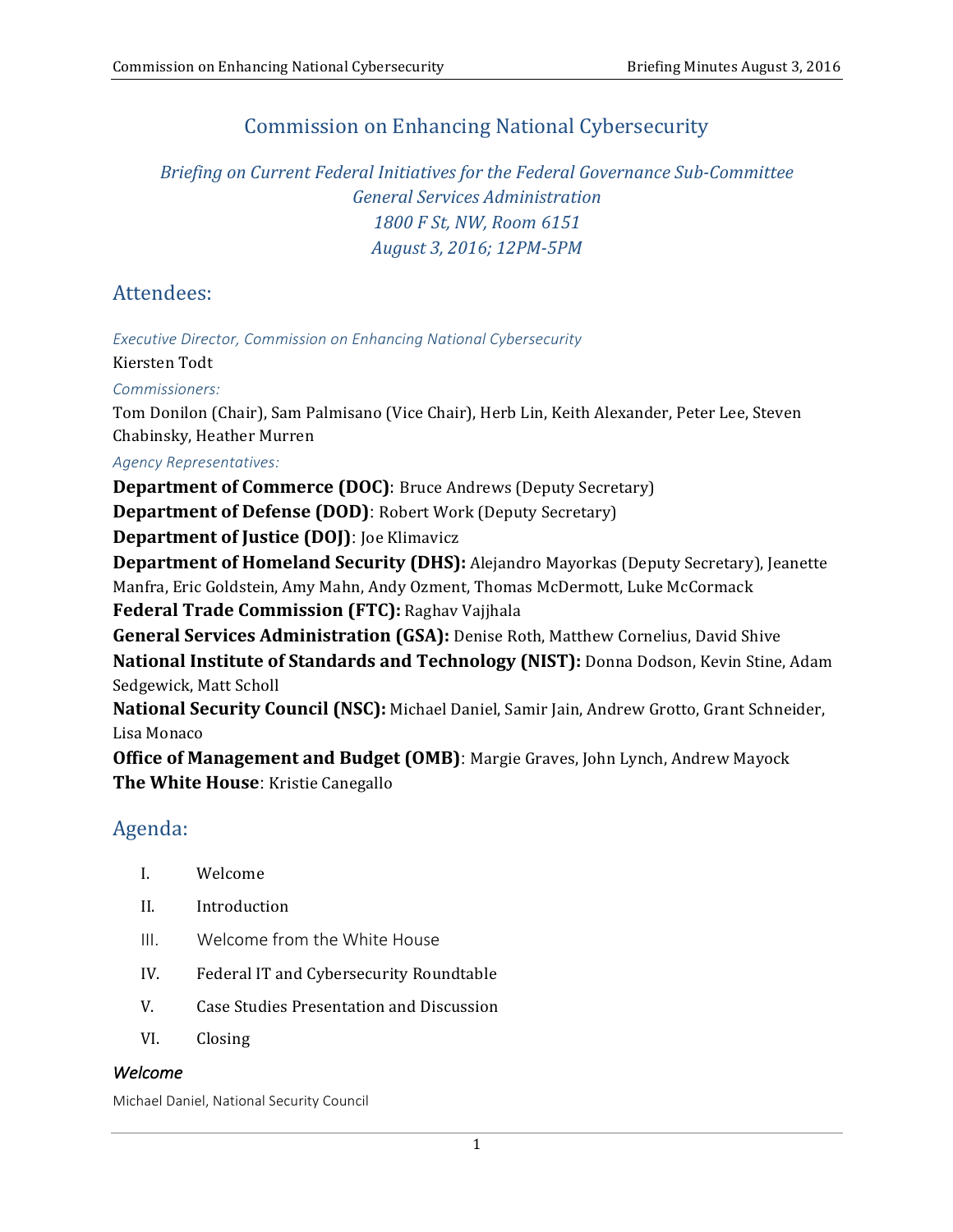Mr. Daniel opened the briefing at 12:06 p.m. Eastern Time.

 Denise Roth, GSA Administrator

 Ms. Roth thanked the commission for the opportunity to host the meeting at GSA. She gave an overview of the GSA building at 1800 F Street, noting it is a unique space in the federal government. The building is one hundred years old, and held 2,500 people prior to extensive remodeling in 2013. It now holds 4,400 people. It is considered a standard for federal government modernization efforts.

## *Introduction*

Tom Donilon, Chair, and Sam Palmisano, Vice-Chair of the Commission on Enhancing National Cybersecurity Kiersten Todt, Executive Director, Commission on Enhancing National Cybersecurity

 One of the express orders for the commission is to look into governance, process of cybersecurity, IT frameworks, and procurements, in order to be able to come up with recommendations for how federal IT systems can be upgraded and modernized. We are here today to do the following:

- 1. Attempting to learn what the base line is and how the federal government works today;
- 2. Learning what is working and what isn't, and how the next President can do it better. We like to have folks provide recommendations; and,
- 3. Speaking to leaders on their roles and responsibilities, and on what they do in their agencies and how cybersecurity is working.

We will build on a lot of what is going on, so that we may be able to accelerate best practices and fundamentals. One of the challenges facing us is cybersecurity, so any suggestions that may be important to mention, please do so.

## **Welcome from the White House**

Lisa Monaco, National Security Council

This session has two goals:

 intensified engagements between the commission and federal experts. The President was clear with the cabinet that they should be available and accessible to the commission's First, to assist everyone here. We hope to enable everyone to ask further questions and delve deeper into cyber efforts that are ongoing. Second, this ought to be a series of efforts.

 There are a combination of things that have created the need for the Commission on landscape has accelerated. Things are not slowing down. The number of nation-state actors and criminals are increasing. The federal system is stuck with an infrastructure that is Enhancing National Cybersecurity. Our infrastructure is aging, outpaced, and outdated. Intrusion technology is evolving, and protection technology is evolving. The threat plodding. 

budget process that is not conducive to IT planning. These things thwart efforts to accelerate the pace of change. In the last 24 months, we have had Heartbleed, the OPM The federal government is uniquely challenged in trying to resolve these issues. We have a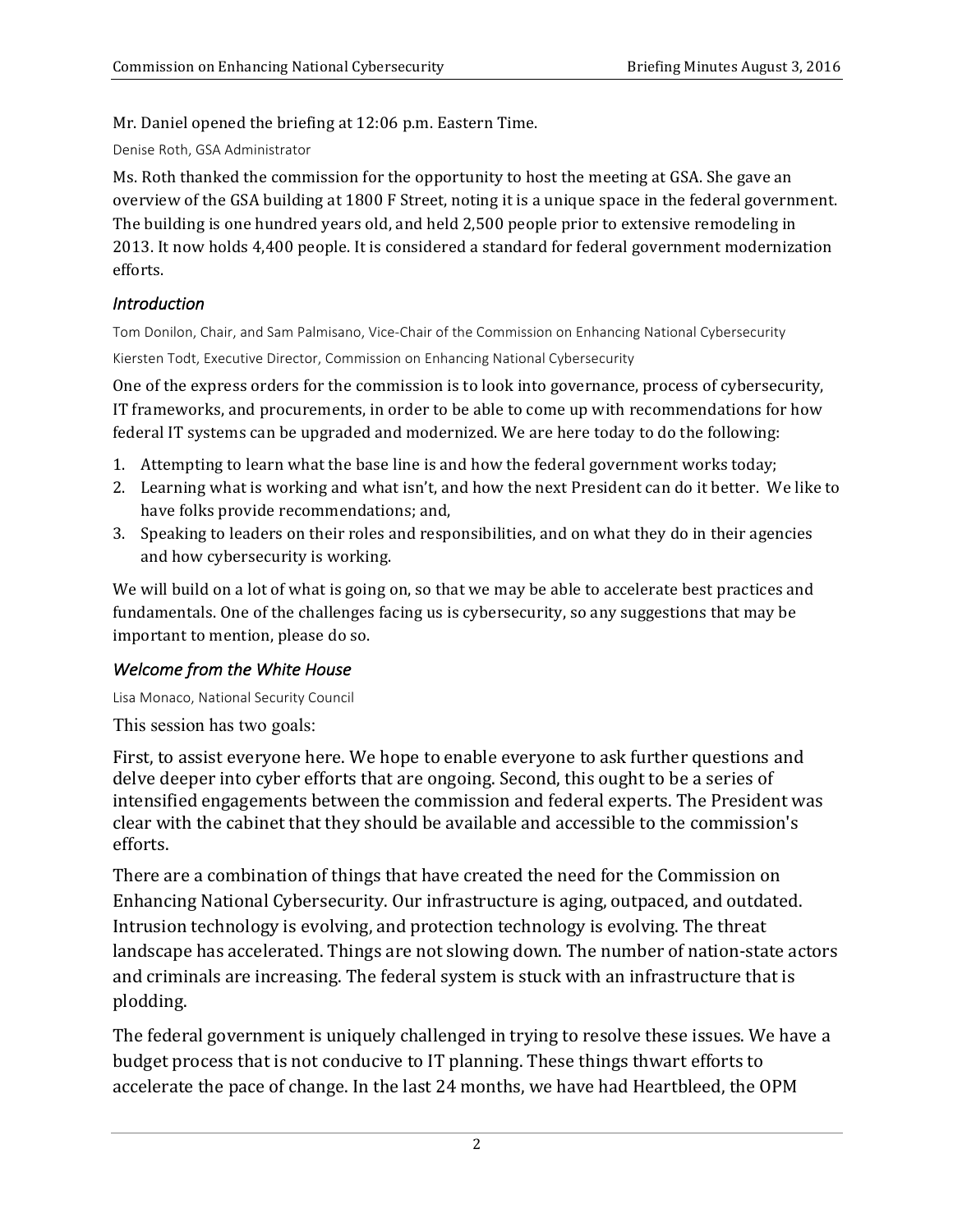attacks. These attacks have pointed out some major deficiencies. breaches, and other significant intrusions that have occurred on top of the known cyber-

The Cybersecurity National Action Plan (CNAP) and other sprint efforts from this past February are still ongoing. Some of these efforts will be short term, and some will carry on through the next administration. However, within many of those initiatives, we discovered uneven security and unprotected high value equipment. There is high value in targeting government. These findings come from the Office of Personnel Management (OPM) and Heartbleed responses. There will be discussed more in the sessions this afternoon. adversaries. We still face recruiting and retention challenges. There are gaps in the federal

## *Federal IT and Cybersecurity Roundtable*

### Mike Daniel, Moderator, National Security Council

interactions, and challenges. Candor is crucial, and I urge hard questions from the commission, and straight responses from the experts. It is worth understanding how we've used tools and responsibilities across the federal government to get the response down on paper. What are the proposed chief information officer (CIO) challenges in each different are they brought in as a risk management team? For agency leadership, how are they thinking about risk management, and cybersecurity across their agencies? The session today is made up of a panel of experts that will provide cross-agency perspectives, agency? What is the utility split, and how are the CIOs interacting with their leadership and

related to defense issues with cybersecurity risks. Additional questions to ask are, how has the federal government lifted itself out of its technical rut? For the final session, how is the Deputy Secretary thinking about risk, and bringing in CIOs and leadership at the policy table? They should ask questions directly related to policy,

commission a foundation for further research and asking questions. The federal side is ready to continue and intensify the engagement over the next few months. That's how I see the day's work and areas of questioning. It is hoped we'll give the

Senior agency experts from NSC, OMB, DHS, NIST, GSA, DOJ

 Commissioners of the Commission on Enhancing National Cybersecurity

Mr. Donilon: What does it say about the structure of the federal government that it took so long to make a response? What is it about the way we are organized that caused it to take longer?

for responding first following incidents. Setting out who is the cybersecurity chief responder would help increase the response speed. Additionally, we were able to take in some lessons learned from recent events. There are a number of agencies including the FBI, NSA, and DHS with legitimate roles in investigating cyber-crimes, and there is a set of expertise for mitigation. **Ms. Monaco**: Two things. It is not unusual for there to be disagreement about who is responsible

**Mr. Donilon**: What about a more centralized response and having one agency responsible for cybersecurity? Would you consider that?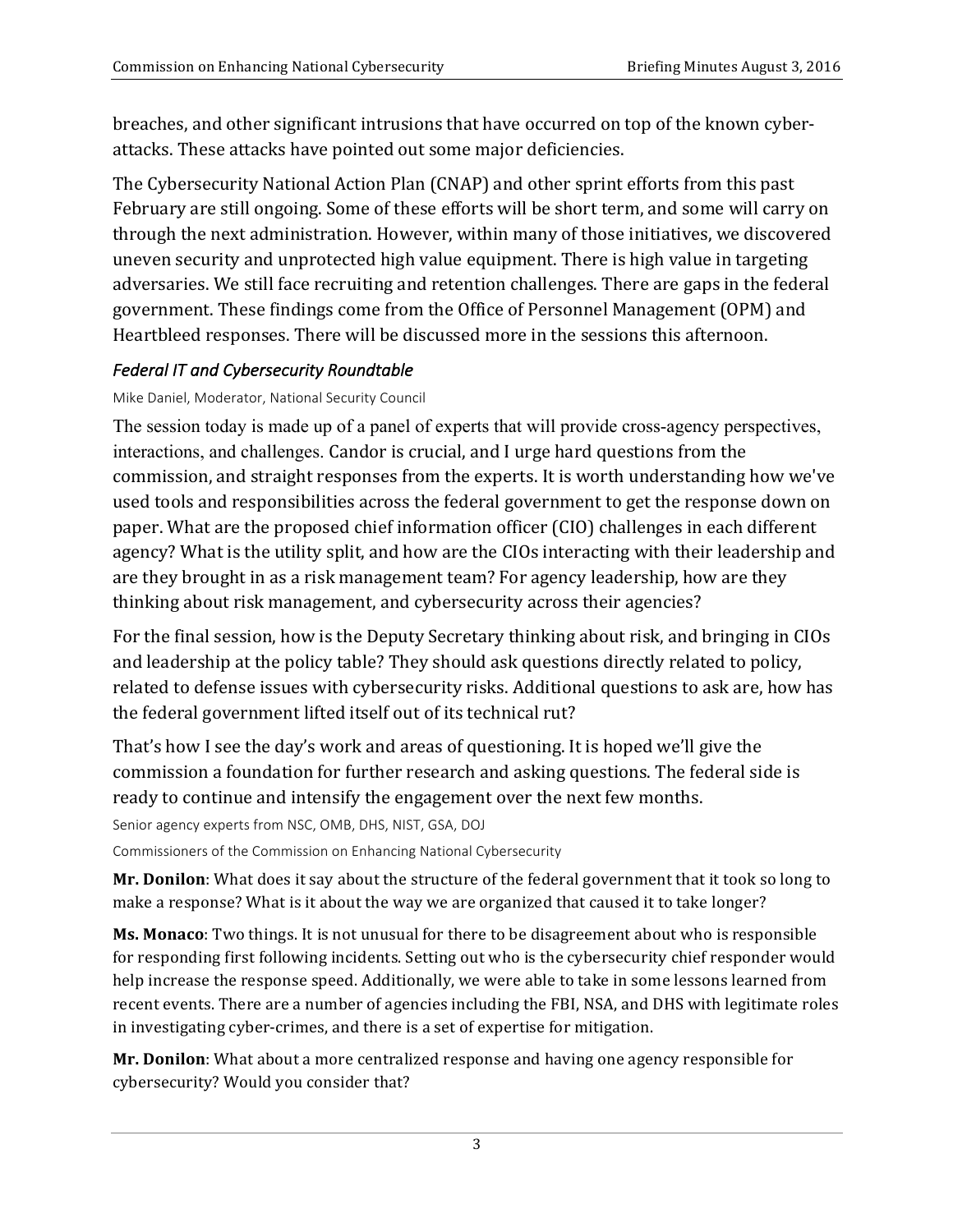**Ms. Monaco:** Like a cyber agency? We have broadly thought about that. The agency provides incident management coordination response. We adopted some of a FEMA-type response model. We adopted some of that approach in the Unified Coordination Group (UCG). There is a lead agency that draws upon specialty agencies. We have recognized there is no one agency that holds the entire response.

Mr. Donilon: When it comes to the role of CIOs in the government, they succeed with varying degrees of authorities. Have we considered a model set of authority for CIOs?

**Ms. Monaco:** We have done some of that through OMB. What is lacking is enforcement and accountability of CIOs and implementing best practices.

 **Mr. Daniel:** We have moved in that direction. The issue is the diverse culture across the federal government. There is a misalignment between where risk is taken, and where it comes home to roost.

**Ms. Graves**: Legislation on CIO authority is a starting point. The culture in some agencies does not support what we are trying to achieve here, but things are changing. More people in leadership are trying to create change in this area. It's those kinds of changes we are trying to create.

**Mr. Donilon**: It sounds like a leadership issue. Is it that we are not imaginative or intuitive enough to solve this problem? We are we always reacting as opposed to being ahead.

**Mr. Chabinsky:** Is it the information we've been collecting, is the type of reporting enough, or is it the right kind? Are the right resources available to review? What do we hand off to the next administration to give them what they need?

**Ms. Monaco:** It is cultural and structural. We have seen both sides of the question. We have seen data getting collected and not used by the C-Suite. There is a culture that reporting is voluminous and needs to be accessible to people that make decisions. Things get done when there is accountability for them. The President has made accountability important in the last few years.

Mr. Chabinsky: The follow-on question is, in order to hold leadership accountable, should it be DHS or the White House?

**Ms. Monaco:** It should be DHS with an appropriate oversight function. We don't want to bring too much operational responsibility into the White House. After Heartbleed, agencies were at least reticent, or at most, hostile to DHS coming in; if only to scan for the vulnerability. Prior to DHS, there was not a mandate authority. It should have been done prior to Heartbleed.

**Mr. Lin:** To your knowledge, is agency leadership responsible for technical IT testing equipment and infrastructure? Meaning, is their personal performance being rated in leadership? 

 **Ms. Monaco:** The President has cybersecurity as a top agenda priority. Agency email is part of vulnerability testing. There are anti-phishing campaigns for agencies. They are not singled out. Their leadership performance is evaluated. There is consideration of expanding the Development Innovation Ventures (DIV) program. There are critical infrastructure programs.

**Mr. Alexander:** There has not been discussion of attacks on major sectors to do us harm. IT must be rehearsed government wide and work with industry.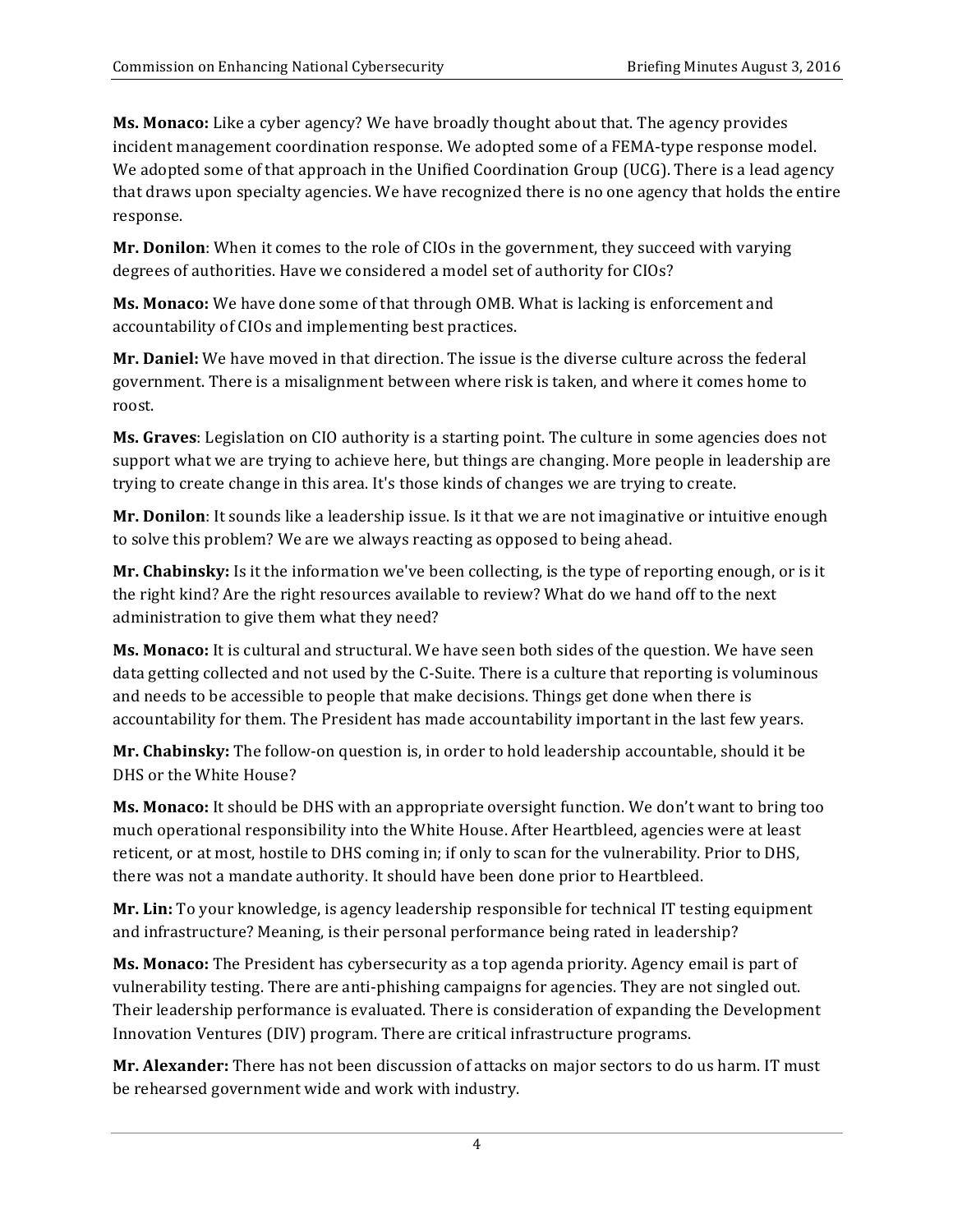Mr. Lin: If there was an attack of major sectors in the future, we may need to be test different types of scenarios.

steal 21 million records and get away with it. We fail to appreciate the transformation of the threat involved in moving to digital, and what it means to the physical and digital world. And we don't understand what it means in terms of cyber threats. We have not appreciated what would be targeted. We have not recognized what a digital world means. Mr. Daniel: We have not assimilated what digitizing records really means. It became possible to

**Ms. Monaco:** I would agree that we have not sufficiently appreciated what would be targeted. We were concerned about intellectual property theft and espionage. We did not think about impact in other areas, and what would be targeted.

 **Ms. Todt**: What are the consequences when agencies don't follow through? Is there a process in place? Should there be?

**Ms. Monaco:** There should be consequences and agencies have to know what is going to be measured on cybersecurity within leadership, specifically agency leaders. Recommendations and thoughts of how to do accountability without being self-defeating is needed. There is something about sitting across the table from the President and having to explain why the agency fell short. That may be the biggest enforcement mechanism we have.

**Mr. Daniel:** There are three pillars to cybersecurity:

- 1. How do we raise the level of cybersecurity? We will spend a lot of time today on that.
- 2. How do we disrupt and prevent the bad guys?
- 3. Because those two things will fail sometimes, how do we respond when that happens?

This is not an NSC process. The goal is not to arrive at an NSC consensus. The structural challenges cited by Ms. Monaco were highlighted by three things:

- 1. Legacy systems: Some of this is shared by the private sector. The government has a budget system that is a problem. It is easy to get money to maintain systems, but impossible to get money to modernize.
- 2. Cyber security of the government: It gets pushed down to the sub-structural level. We live in a world where if we want to deploy a new system we must negotiate with all agencies.
- lawyers, managers, etc., who incorporate good practices into everything they do. 3. Staff retention: It's not just about the coders. It means having cyber-smart acquisition,

The Comprehensive National Cybersecurity Initiative (CNCI) binder from 2008 consisted of twelve connecting centers, protecting classified networks, education, workforce, deterring adversaries, supply chain and critical infrastructure. All these things are still being pursued today and have shown good developments. Some have changed dramatically since eight years ago. If we look at CNAP today, it is designed to get at structural challenges. The structural issues are deeply embedded in the federal government. initiatives: EINSTEIN 2 and 3, trusted connections, active defense, research and development,

The commission must think through and arrive at steps for the next administration. Spending on cybersecurity in the federal government has risen to 19 billion dollars a year. The government is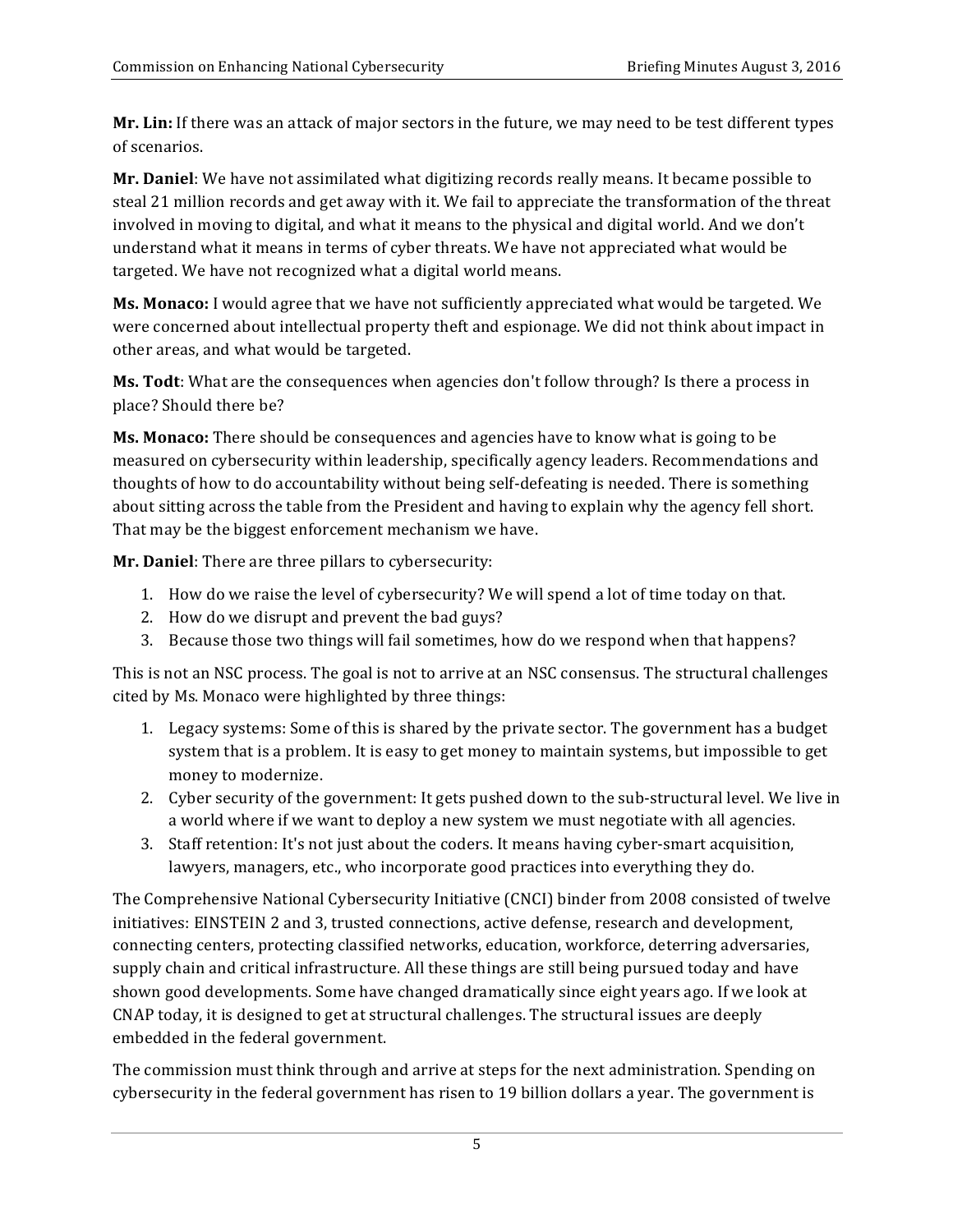spending a tremendous amount of money. We need to make sure those resources are properly allocated for cybersecurity.

**Ms. Graves:** OMB's role is policy and requirements for other agencies to hold accountable standards. We are ensuring and tightening up our policies that will continue within the CNAP. Taking the short term view has led us to the issues that we are facing today. However, we should focus on current technologies, development, and modernization. Circulars like the A-130 are important for keeping written track of what we are doing.

The IT Modernization Fund (ITMF) is the lynch pin for working past the infrastructure challenge. Even modern portions still tie back to old infrastructure. We are taking the opportunity through The Federal Information Technology Acquisition Reform Act **(**FITARA), and budget authority, to make sure the right things are prioritized in budget. We can incentivize the right behaviors through budget. We have established the OMB 300 form to establish cyber priorities, but it doesn't work unless the entire C-Suite works to get things done. It must be monitored and enforced. We need to determine what data elements are important and track those. As we see the landscape change, then we will shift our priorities. In order to do this we have to change the budget process for federal agencies.

**Mr. Donilon**: Can you describe the outlines for these priorities to get funded?

**Ms. Monaco:** We have asked agencies to assist with business case evaluations. We also look for people to submit cases for shared uses, and evaluate shared mission space. We are only as strong as the weakest link. Modernization must occur across the spectrum.

**Ms. Graves:** Cyber is one element that is difficult to budget, if agencies are willing to look over their shared business cases together.

Mr. Donilon: Is it like a grant system? For example, providing the most important things we need to fix.

**Ms. Graves:** It is more like, what your mission functions are, and which ones are the ones you are most in need of. Every agency may require different things based on its mission.

**Mr. Donilon**: Does OMB have a concept of the required investment over the next 15 years? Is there a high level estimate?

**Ms. Graves:** It would be helpful to pursue the same funding for cyber as other defense agencies. The expectation is that it is a revolving fund, and will be replenished over time. It must support continuing to keep technology current.

**Mr. Donilon**: How do we know we are spending money on the right stuff?

 **Ms. Graves:** How do we know the next dollar is decreasing risk? Assess top risks, say here is what we do to mitigate those risks, and evaluate the dollars to do that. Combining risk models with the NIST Framework provided the ability to see where the money was going.

**Mr. Daniel:** I'm not sure we have a good handle on the modernization backlog. One of the problems is that people give up. They decide trying to get money is futile. When money does come, the backlog of projects grows. Even if there was an estimate, the amount will grow. Secondly, I would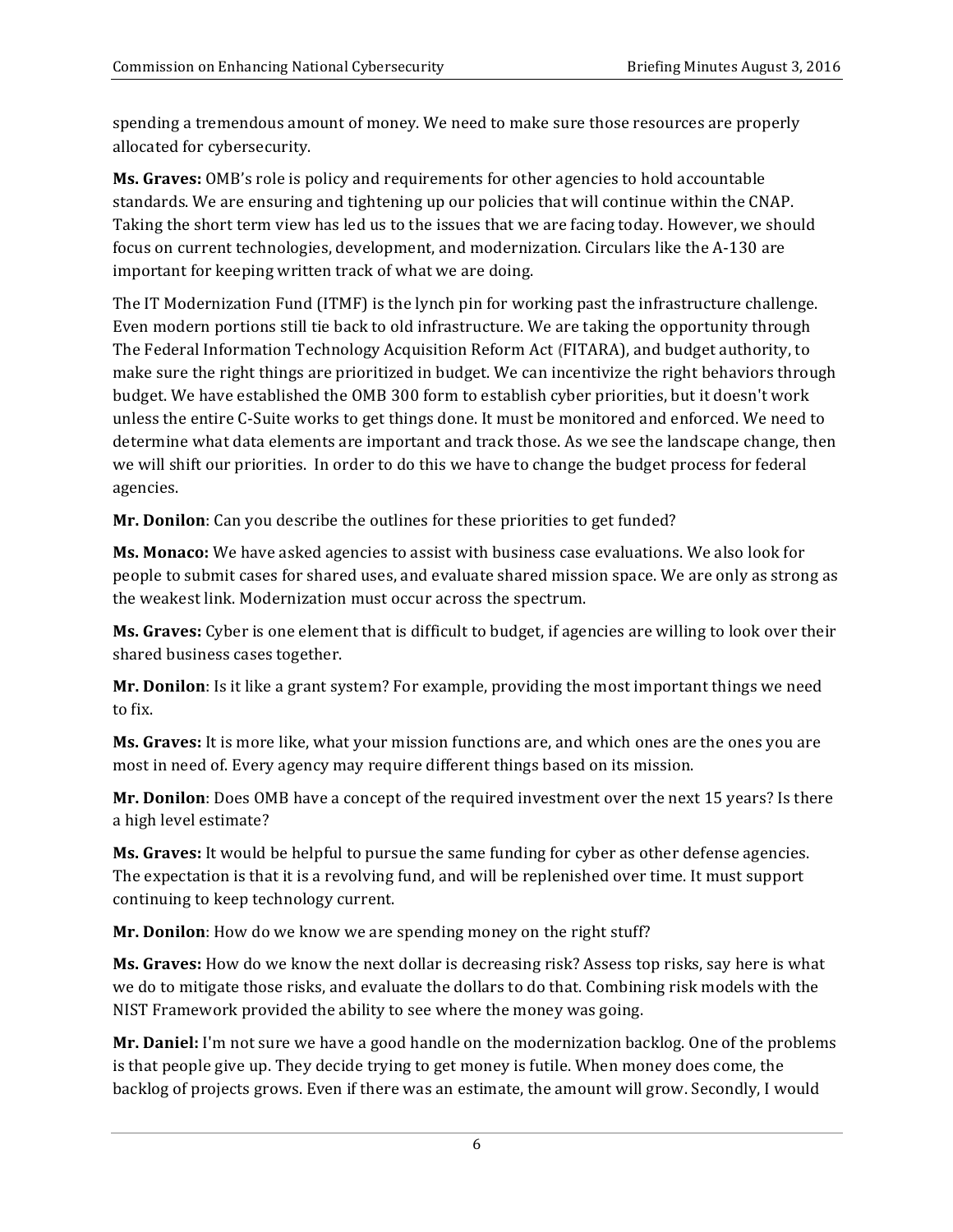draw a connection to the Framework. One of the things we don't have is how do we think about measuring. We don't have metrics that are as well developed as they should be. It is an area that needs a lot more development.

**Ms. Todt:** How do we demonstrate return on investment (ROI) and what are the metrics for doing so?

 **Ms. Graves:** Greater visibility has helped identifying actors and domains.

**Mr. Ozment:** We should think of IT as a pyramid. At the bottom is the money and the people. The next level is a sub level, with a CIO, but possibly not. The span from the bottom to the top of the pyramid presents an interesting array of questions. Most CIOs do not report to a deputy secretary. Politics can be a disincentive to agency level CIO responsibility. Book software code is law. There is a degree that it is true that software architecture is also law. We should be down to 65 agency connections to the internet, and four others. The architecture problem mirrors the governance problem.

 There are good questions about measurement and motivation. There is no trustworthy data. There are different tools, some automated, some not. The worst agency underestimated its measurements by a third of the actual number. There are problems in status reporting.

 **Mr. Donilon:** Who is responsible for the audit function?

 **Mr. Ozment:** Offices of Inspectors General (OIGs) and CIOs are responsible, as it is self-reflected data. Agencies collect data. There are continuous diagnostics and mitigation (CDM) programs. We will have computers measuring computers. We will have dashboard computing by the end of FY17. We will have data we trust then. Phase 3 will be at the agency level at the end of FY18, government level later. We are on the cusp of a massive strategic shift. We've been telling people what to do for 20 years.

Many mandates have been issued, with little follow up, and no money tied to them. DHS got the authority for binding operational directives. Agencies are not listening to DHS. Orders should be internet. It took a long time, and still is going on. follow-able, and measurable. The first was to measure vulnerabilities in systems that connect to the

**Ms. Todt**: Why was DHS entrusted with this, and why did it take so long?

**Mr. Ozment:** It is important to say that my portion of DHS was not always viewed as super competent. I think it has turned around, but maybe people are being nice. I don't believe in federal doubt and there is now a statute. There was doubt, but I think it's more the White House having to deploy Einstein. Still, there are three agencies refusing to sign agreements and implement as there are privacy issues. Two control mechanisms to leverage are the budget and the internet. We should get the small agencies to stop providing their own IT.

**Mr. Chabinsky:** Why isn't the answer you [DHS] taking over the system?

Mr. Ozment: The pendulum can swing too far. For the smallest agencies, we need to get them out of the business of running their own IT. At large levels, you take it too far from the mission owner.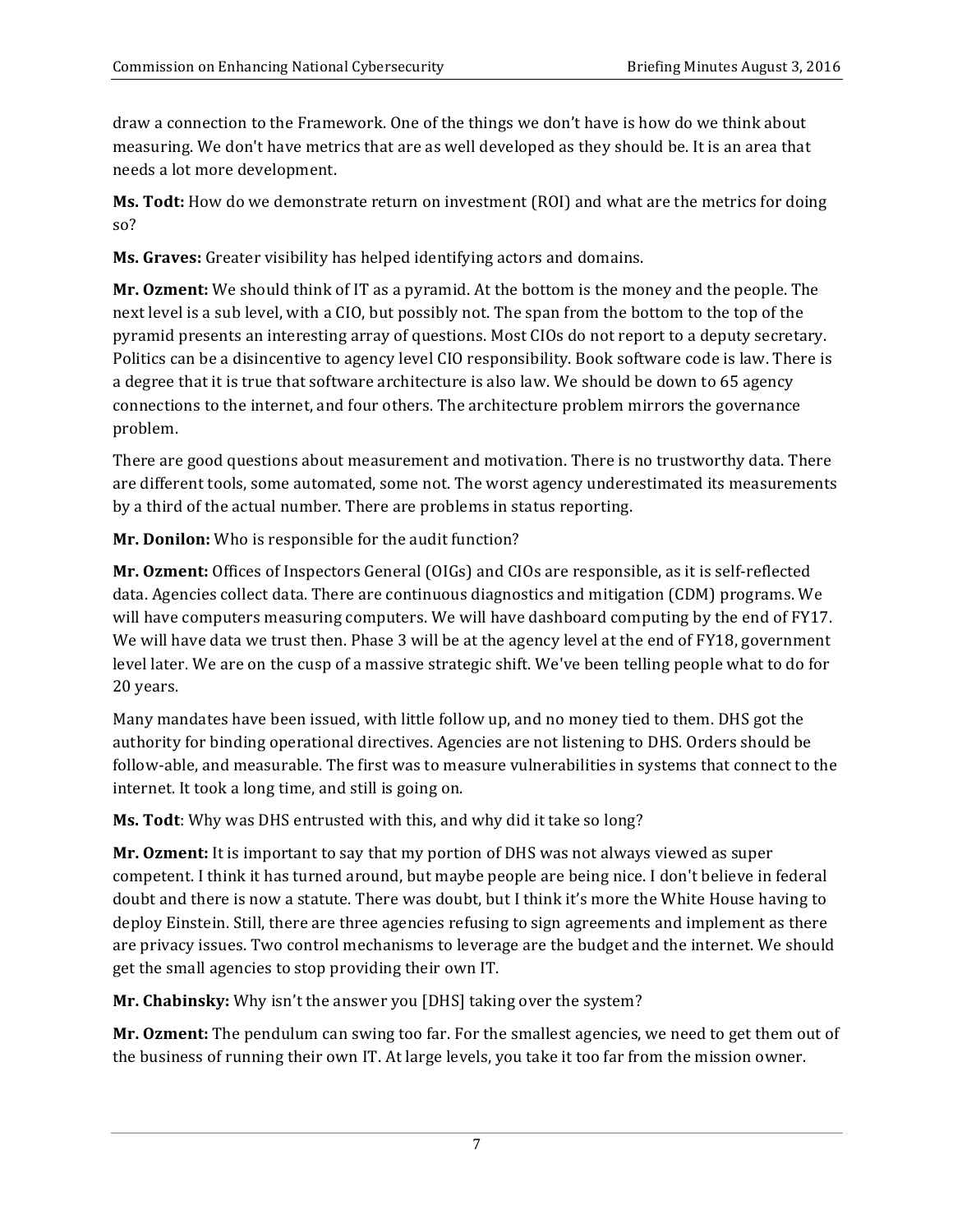people are good at talking to cyber people, but not good at talking about risk. We want to do this like good practitioners, and then back away from the cyber controls. **Ms. Dodson**: It's a risk management approach. How do we help them manage that risk? Cyber

**Mr. Chabinsky:** Things do take too long. The problem persists. It's within the power of the executive branch to solve it, but they don't.

Mr. Ozment: Some heads may need to roll. Getting rid of department heads because they don't know cyber may be self-defeating. There needs to be some sort of action; we need to make an example.

**Mr. Chabinsky:** This may be an unacceptable model that is not reaching success. This is self- defeating in the issue.

 **Ms. Graves:** Enforcement mechanisms need to trigger more quickly.

**Mr. Daniel:** We have not made the shift in how we want to manage risk in the digital world. In the past, the risk was disclosure or misuse of information by the government. Now, the primary threat is not disclosure to the government but disclosure to adversaries. We want to have mechanisms in place that ensures federal government information is protected. We don't have the speed to do things in less than eight years of negotiations.

 **Ms. Todt:** Who is accountable for data loss?

**Mr. Palmisano:** First, ask, who can give me a plan to stop losses? As the President, who would be the appropriate person to provide a plan on data loss?

 **Ms. Graves:** Tony Scott is Federal CIO and he reports to the OMB director.

 **Mr. Palmisano**: The OMB director should provide a plan. It has to start at the top. It is a very serious issue. The issue is what is the governing (memorandum of agreement) MOA? How do we make the transition from yesterday to today? The transition is complicated.

**Mr. Ozment:** Two additional things. First, the biggest concern a lot of the momentum of the CNCI was squandered, and we did not use it the way we could have. We are at the cusp of a strategic shift. With CDM we will have way better data, later phases starts adding security. Einstein is essentially creating a monitoring and security mechanisms at will be a platform. It would be recommended to the incoming administration to not build a new platform but work with the current Einstein.

Ms. Dodson: In terms of being nimble, and thinking ahead we need to see trends that are coming. It will change the nation even more. How are we architecting changes? We are too present-focused, making it harder to look ahead and there is not a mechanism in place. We are partnering at the National Cybersecurity Center of Excellence (NCCoE) to do this.

Mr. Donilon: If the government will be an adopter and purchaser of cloud services who will have standards?

 **Ms. Dodson:** NIST is working with government and industry and standards bodies. NIST is trying to look ahead to see how they can really be used. Everything we are talking about here is about creating that culture of cyber security here and across the country.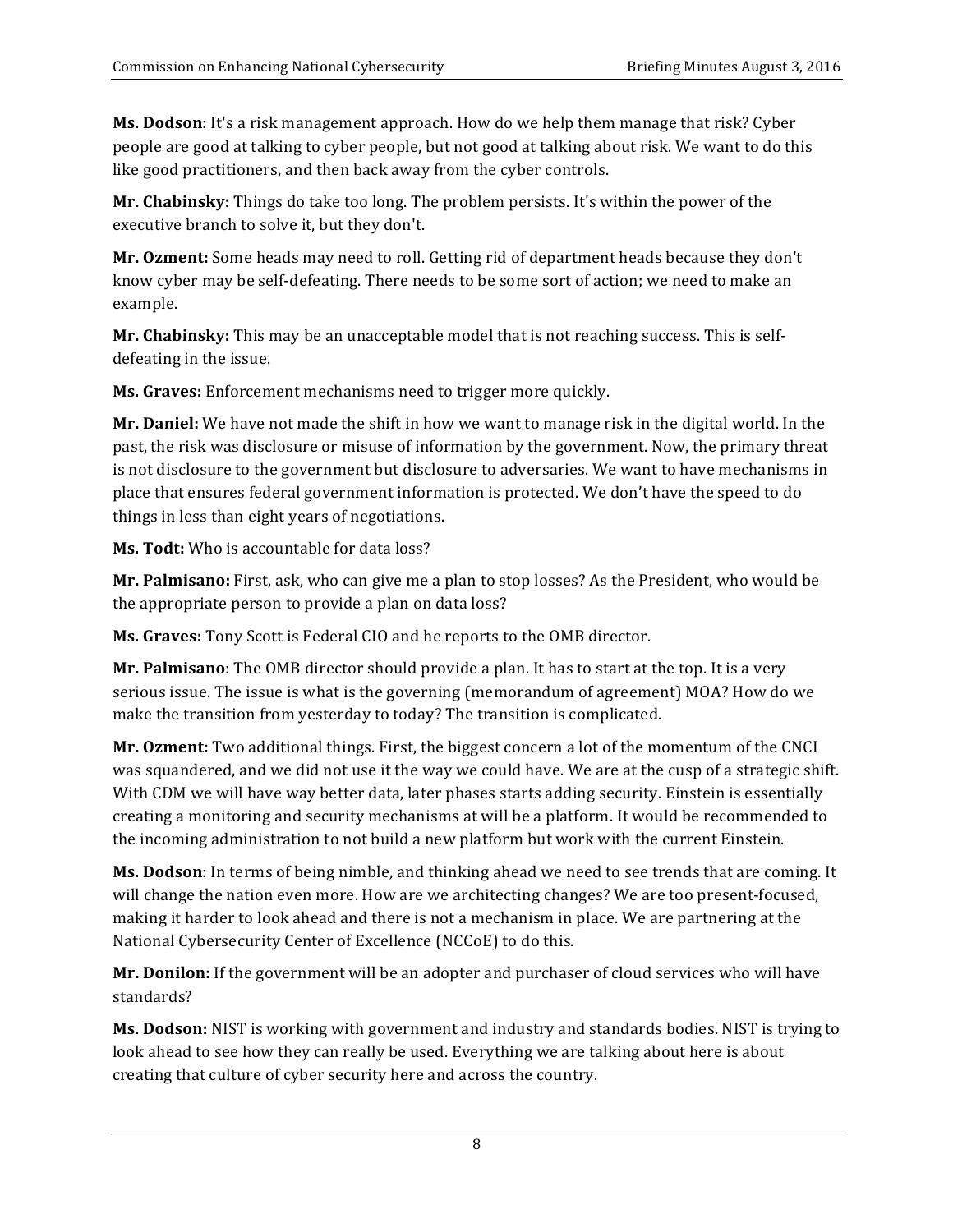**Mr. Donilon:** How is the sharing information mission going on? How do you feel about a joint exercise and working with industry in the private sector? How is the Einstein model working?

Mr. Ozment: There are pros and cons with the Einstein capability. There are three ISPs that are working for the federal government. Network address translation is an issue. We need to start looking at what the architecture should be. We need to distinguish between indicator and incident sharing. In indicator sharing, I see positive signs but I wonder if those are going to scale. We should know in a year. We have 50 entities signed up and DHS is sharing out but no one else, federal or industry, is sharing.

There are multiple interpretations of the standards. Some are waiting for the final standards to come out. Agencies have not been early adopters at this point. We are working with first private sector company. They do get private sector indicators through the industry group, not the portal.

#### Break

### *Case Studies Presentation and Discussion*

Joe Klimavicz, Chief Information Officer, U.S. Department of Justice Raghav Vajjhala, Chief Information Officer, Federal Trade Commission Luke McCormack, Chief Information Officer, U.S. Department of Homeland Security Commissioners of the Commission on Enhancing National Cybersecurity

 How is an acquisition agency involved in cybersecurity? The ITMF was mentioned earlier. How we vet prospective projects and programs, we play a role in that process. What we assess is cybersecurity stance, and assess value for dollars. We are assessing threats is another roles, especially in financial and other systems.

It will be a natural space for shared systems going forward. When OMB and others create policy, GSA has an ecosystem for that policy. It also has the Technology Transformation service. IT plays in how agencies respond to policies. Every agency interprets policy differently. We are in the place where agencies can take steps toward new technologies for their agencies. We assist agencies that do not have skills in new technologies, and assist with implementations.

 **Mr. Daniel:** Ms. Graves introduced the CIOs. We would like to have each speak about the cybersecurity program within each agency.

**Mr. McCormack**: There is a distinction between DHS and the National Protection and Programs adoption. We are somewhat federated, and somewhat united as an enterprise. Everything rolls up to some sort of enterprise capability. We have homogenized some tool sets, but not mandated them. We want the CIOs and chief information security officers (CISOs) to make those determinations. We give them a set of standards we want them to follow. There are many contracts they work with that process sensitive data. We are involved with GSA and DOD in certifying cloud vendors. The work is to impose a set of standards based on the NIST Framework for cloud vendors. Every operating component or vendor can then adopt those standards. Directorate (NPPD). We work with them when programs are being developed and through early

 **Mr. Klimavicz**: The challenge we have is managing risk and complexity while enabling the mission. Within the department, there are two primary orders. One is on insider threat, the other is on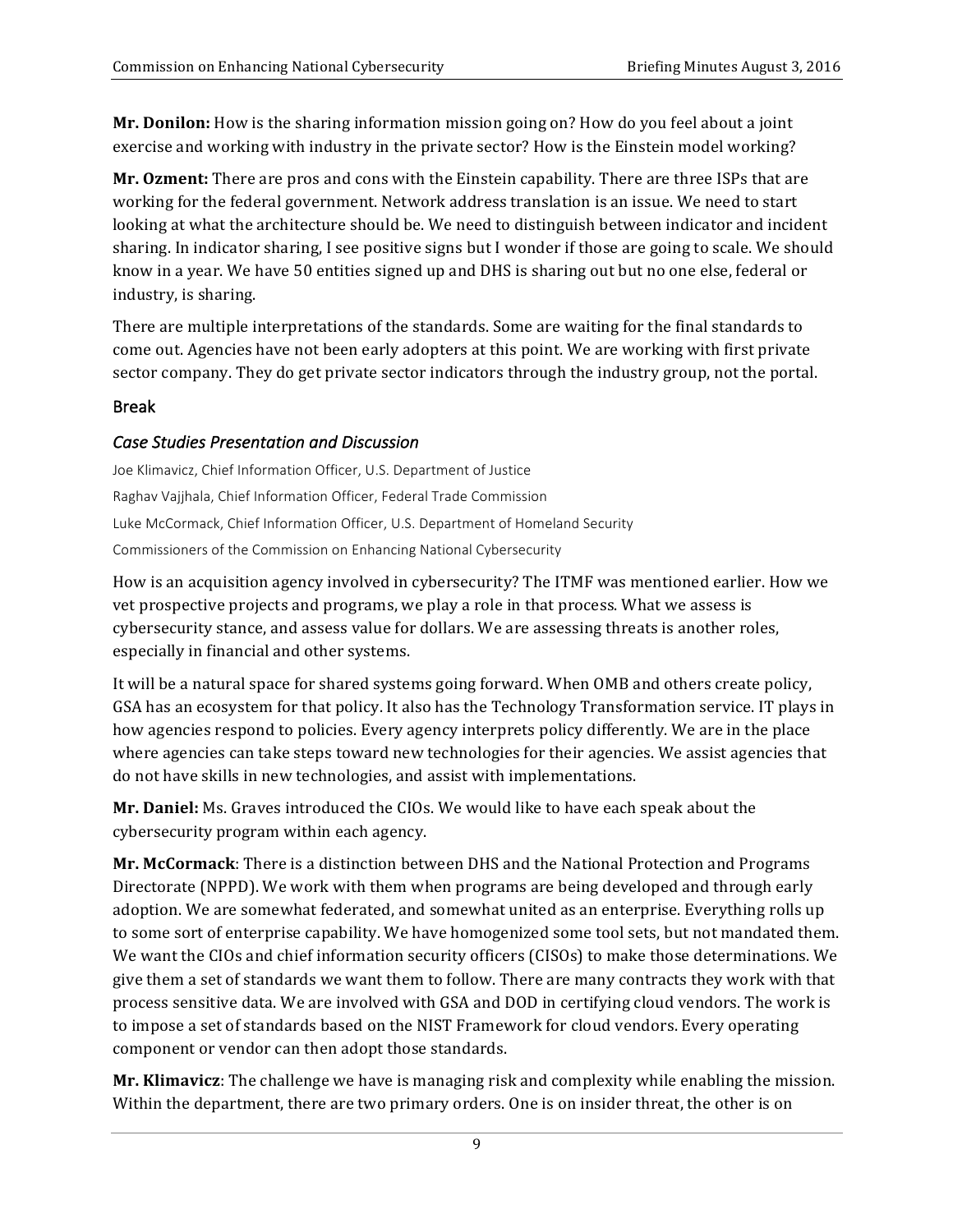cybersecurity. They are fairly mature. There are other controls in place to monitor orders. With respect to governance, there is an oversight committee. One of the biggest challenges we face is the revolving door. We clear and train staff, only to have them leave. Every component is reduced to a numerical security risk, and these are reported to senior management. The budget is one of the reasons why components are in security issues.

 There are opportunities for economies of scale, but missions must be understood. We spend a lot of time on strong identity and access management. We have one of the best insider threat capabilities in the government. We are trying to build security into the architecture.

 Most money is working capital funds. Money given this year must be spent this year. It is not the best way to plan ahead. We're able to trace additional tools that are put in place and the benefit. It creates a positive return on investment. We're building additional tools for high value assets. There are now cloud solutions.

We are looking to secure cloud solutions. We need to look at better contract language for all federal contracts. The language needs to be tightened across the board. Many partners are not IBB6 compliant. It can hold things up. Data poisoning can be an issue. As we build out technologies, we need to actually implement them. The insider threat is mostly geared to classified systems. It needs to be expanded to unclassified systems.

**Mr. Vajjhala:** A little background on the FTC/ we do file cases against companies that do not protect consumer data. There is tremendous energy in the FTC for what goes into the report that goes to the Hill. The benefit is great interaction with senior management across the FTC.

 What works well? We realize our adversaries do not read NIST guidelines. We think most about insider threats. We need to balance the needs of the mission against cybersecurity. There are about 1,500 people in the FTC and it is easier to communicate agency-wide with a small agency.

 Information sharing for a small agency can be more challenging. Change has been slow in the government for many years. It took ten years to repeal a law about data collections from cookies. We see a tremendous opportunity for better price points in moving services to the cloud. The challenges are that prices for security features are higher than for commercial entities. Cost benefits need to be revisited. It comes down to the role of the authorization official. That person has impact in terms of cybersecurity. It may be someone from the business.

At the same time, it is highly concentrated, and a lot to review. The challenge of competing for talent is completely true. Some agencies offer higher rates of pay. People know how to work the system. Once people get into one agency, it's easy for candidates to move up quickly. We accept the challenge of people cycling through. We understand that they may leave in three to four years. Otherwise, we make a compelling case for them to stay.

 **Ms. Graves:** How do we think these challenges have been addressed, or need to be addressed?

Mr. Klimavicz: More emphasis needs to be put on insider threat and greater tools. We need to really address using the cloud in a standard way. We see a lot of people trying to do the right thing looking for solutions. We should do it once and do it right. There needs to be more sharing what's working and what's not. with cybersecurity, but they're doing it in their little part of the world. We spend a lot of resources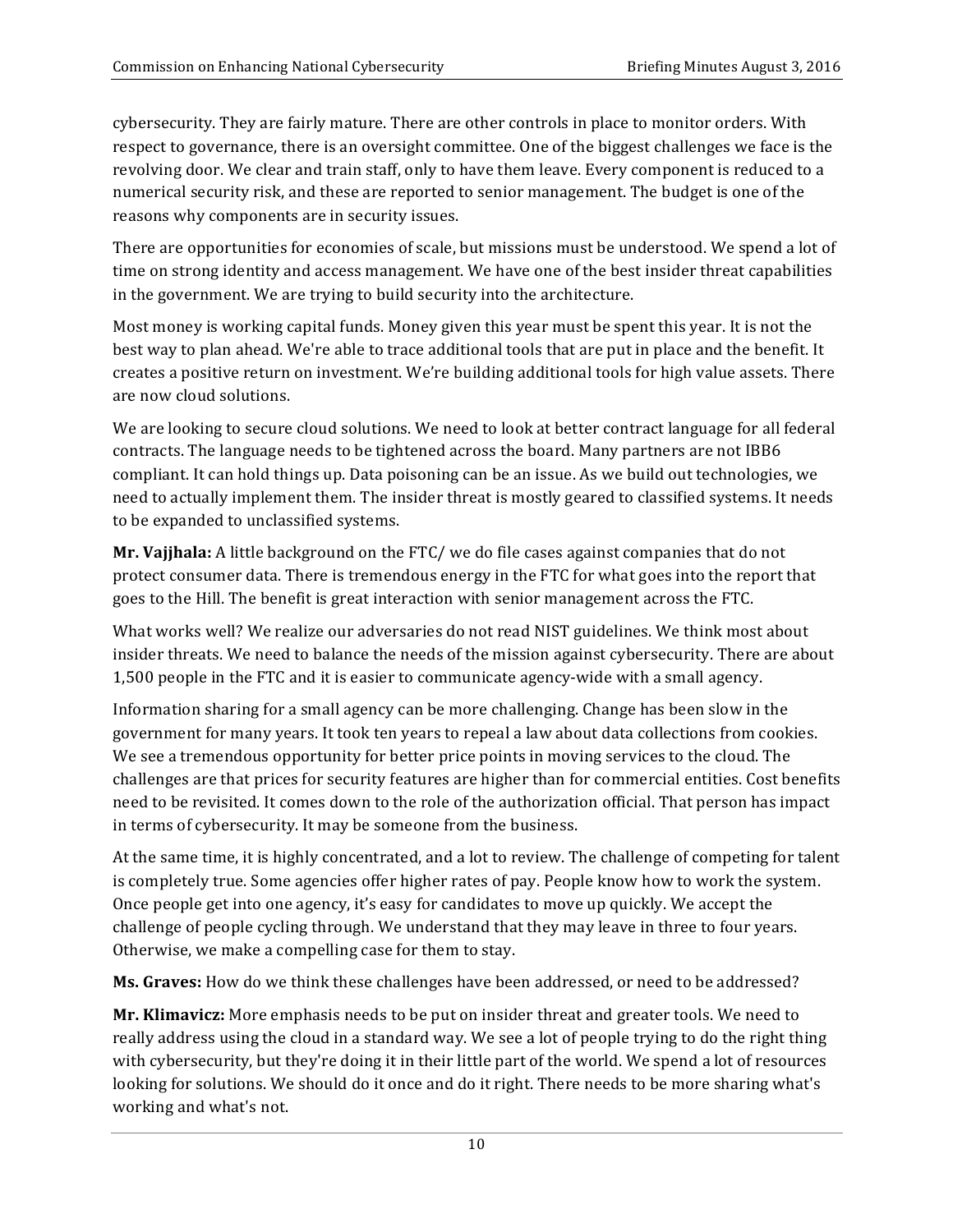**Mr. Ozment:** We evolved from terrible architecture to an OK architecture and then we stopped. In some ways, we have the worst of both. We need to continue the evolution so that things are truly good.

 **Mr. Gallagher:** What is the scale of the multiplier? Is that the only trade-off? The amount of internet access we get is equal to the use of two families at home. Yet, we pay seven figures.

**Mr. Klimavicz:** It is not cost effective.

**Mr. Daniel:** For years, it was not known where the government was touching public switch internet. When the decision was made to go to trusted internet connection (TIC) architecture, there were no cloud services. We need to build in the capability to update for things we can't conceive of now.

 **Mr. Ozment:** Are we understanding connectivity or monitoring control?

 **Mr. Chabinsky:** We sat through numerous meetings to determine how to measure success for the program. We reported quarterly to the President on the overall imitative and underlying initiatives. Risks were reported quarterly and assessed. The policy review said we need to keep having a multi- disciplinary group to continue reporting. If you can't measure, you can't understand.

- 1. The current administration would need to provide a quarterly report where the money is, what we did with the money, and what was measured and whether it is it good or bad.
- 2. There should be a group that reports this data to the government. Suggest making sure that coordination inspects itself and understands the funding and reports back to the government at the highest level: directly to the president.

## *Leadership and Accountability Roundtable*

 Alejandro Mayorkas, Deputy Secretary, U.S. Department of Homeland Security Robert Work, Deputy Secretary, U.S. Department of Defense Bruce Andrews, Deputy Secretary, U.S. Department of Commerce Andrew Mayock, OMB Senior Advisor to the Director for Management Commissioners of the Commission on Enhancing National Cybersecurity Kristie Canegallo, The White House (Moderator)

 **Ms. Canegallo:** To start, please tell us what are the most important things that are working and what is still not working? Let us talk about the government space, but take your regular hat off and speak frankly.

**Mr. Mayorkas:** What I would say is working well, is the decision to identify one agency, DHS, to defend the government cybersecurity space. We have identified tools to improve the security of the .gov space. What's not working are a number of things: First, I think enforcement mechanisms are not fully identified, employed and accountable. If agencies are non-compliant, there are few consequences. Secondly, we need to better identify the truly significant resources that need to be allocated for the effort. We need to examine the procurement rules relating to cybersecurity.

 **Mr. Mayock**: I agree with the procurement statements. This is a high priority for senior members of the administration. I also agree with investment in creating a cornerstone capability in DHS. Things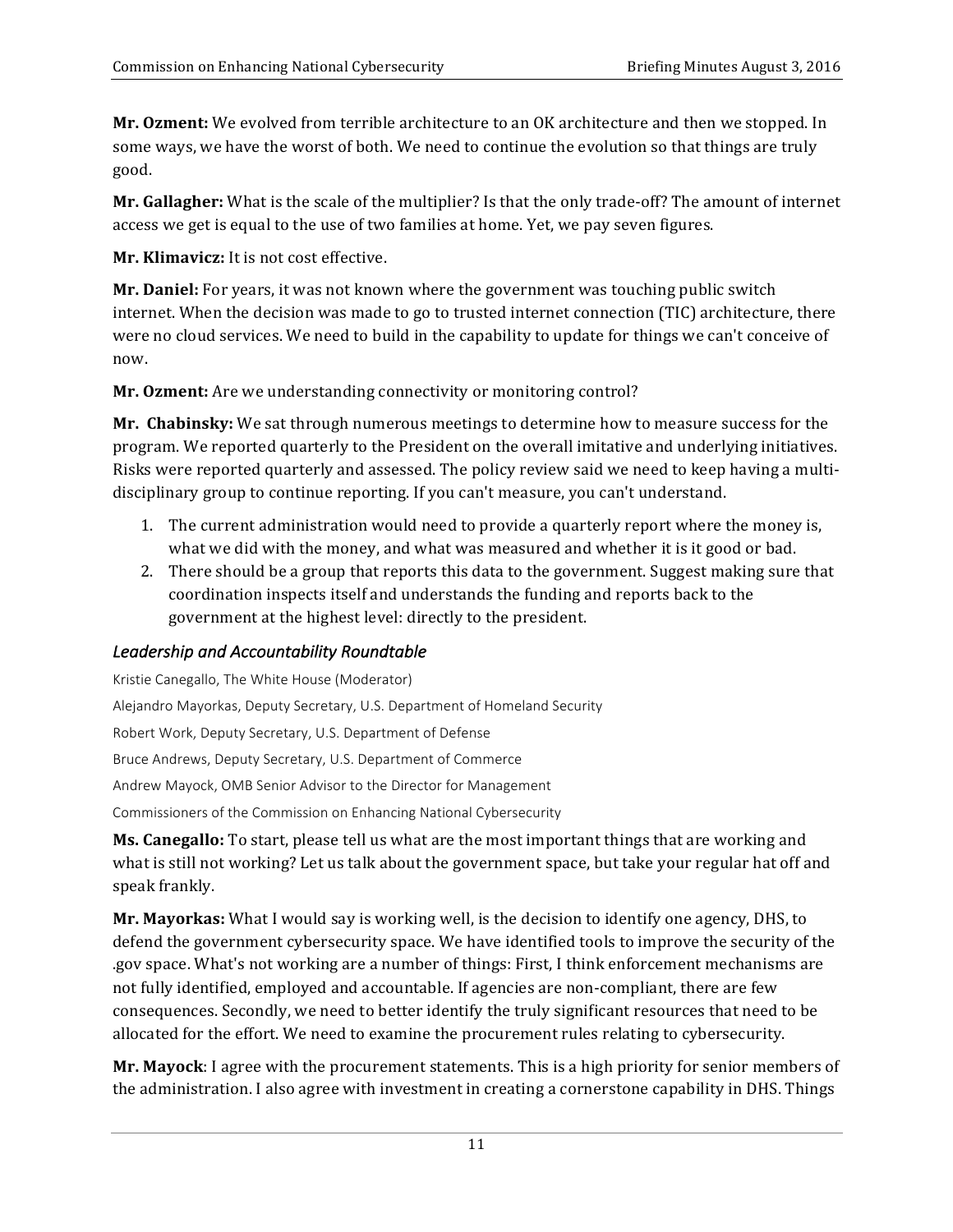in the government are different than five years ago. What's not working? Challenges of modernization and OMB, not being able to plan to modernize. One of the good things the administration did was examine what's been spent on cybersecurity. We need to understand what value has been received for that money.

GSA: We are primarily partnering with DHS. Looking to implement tools, and the right security posture. We are concerned about decisions made by individual agencies. We need to be able to have a choice of vendors and competition on pricing. Ensuring agencies make the right decisions on what the purchase.

Mr. Andrews: We have been focused on the funding aspect, and also need to elevate for CIOs to understand the importance to their jobs. The continuous diagnostic program in DHS has been successful. There has been positive progress. On the challenges front are money, people, governance. We appreciate OMB has made this a priority. There is a recognition of the need for funding. Metrics has been a mixed bag. We need to improve there. Hiring is challenging due to competition. Poaching between agencies goes on to get people. Can we create a common hiring pool? Third, governance: internal and departments. The question is what to turn into shared services. We are looking at things that can be done in common. We should retain the capability to retain mission critical systems.

**Mr. Work:** We have found in the DOD what works well and should be done government wide. Cyber must be high priority at the top level of the department. There must be a cyber score card. It tracks 13 measures. It has had a remarkable effect on errors. We have tried to make it easier for users and departments, and instead make it hard for bad actors. All cabinet secretaries should be reporting to the President annually. It is starting to work well in DOD, and this should be implemented throughout the government.

Individuals are held accountable. Cyber incident clean up comes out of operation and maintenance dollars. What's not working well; workforce gaps. We are all trying to get people out of the same pond. There should be a separate schedule and pay scale for cyber people. We may not get all the people we need. There could be a U.S. Cyber Service, which would be helpful. Information sharing has greatly improved. It is a technology problem. It could be a priority for the next administration, to increase transparency and speed. Modest improvements are happening. DOD is moving to Windows 10 exclusively. The government should move to a single operating system, whether or not it's Window's 10. Old applications of the system should be removed. 

 **Mr. Donilon**: DHS has been given this role, but it doesn't appear it has the muscle it needs. True cyber hygiene will not stop a state actor. There is not a government wide effort. The sprint was an indictment, because we were not doing what we should. It is positive because there was progress. Why has the government asked DHS to lead the effort to create more and better cybersecurity? You talked about mandatory finding of operational vulnerabilities. How do we know what the vulnerabilities are around the government? Is more authority needed?

**Mr. Mayorkas**: I would say we have the authority we need, but not necessarily the enforcement tools to address non-compliance or slow compliance. We have a range of responses to DHS leadership, from phenomenal conduct, to complete non-compliance. Some object on privacy grounds. There are enforcement issues, capability issues, and funding capability to make repairs as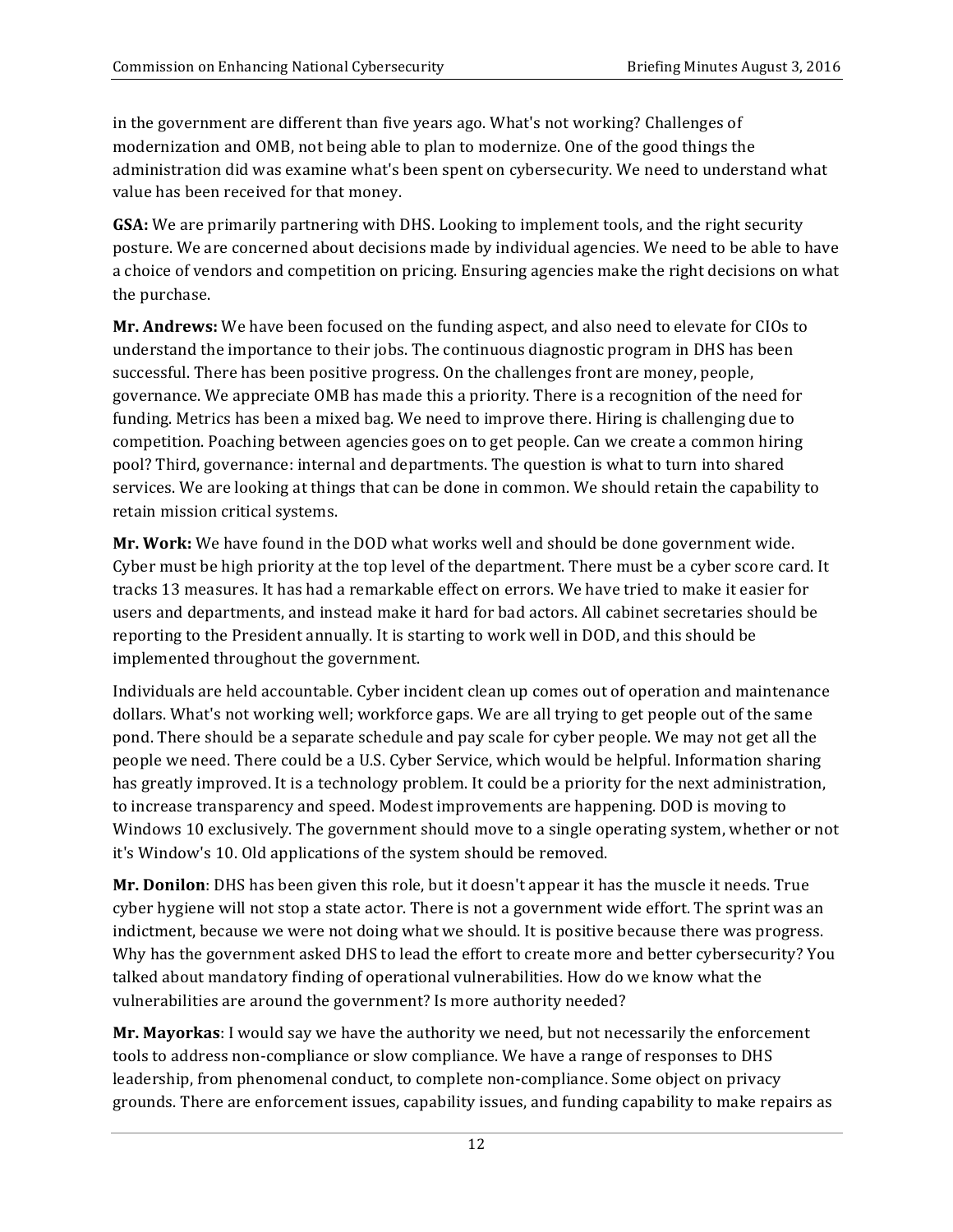well as overall agility. There are many reasons why we are not further along. A number have employed EINSTEIN. We need to further empower DHS, or make use of the enforcement mechanisms of the White House or other entities to get the right conduct. We inspect agencies, go in and diagnose.

**Ms. Canegallo**: Each agency did its own review of its high value assets. DHS is now doing a followon review of the assessments made by the agencies.

**Mr. Mayorkas:** We drive and direct, OMB has the muscle. The muscle must come from someone other than DHS. What are OMB's levers? Even OMB's muscle is not as robust as what's needed. There must be the threat or promise of presidential oversight.

**Mr. Mayock:** On the partnership of DHS and OMB, the sprint should not have needed to happen. OMB has created a cyber tool. It enables them to go into agencies and take a look at the issues that exist. It is a powerful tool for accountability. It is a mistake to give one agency too much power. The danger of one agency dictating to another is that they don't understand the unique issues in that agency. Resources are limited. We need to make sure it's a fair discussion. It's only recently that all agencies have come to recognize cybersecurity as a priority. The standards being discussed here are separate from mission priorities. It may not be clear that every agency has the capability to handle what's being discussed.

**Ms. Canegallo**: A larger pool is needed. It's hiring, procurement, and the normal way of doing business hurts us in the cybersecurity realm. Time is the enemy of cybersecurity. Agility must be achieved. Managing cyber risk is in conflict with mission. There is a tradeoff between managing risk and mission critical functions.

 **Mr. Gallagher**: There is a fracture between cybersecurity and the mission.

**Mr. Mayorkas**: If we can't manage cybersecurity, the mission will fail. One is the prerequisite for the other. It is similar to other tools that are being built out. We need to find a balance between cybersecurity and other areas. It is a false choice.

Mr. Work: Internet of things, and there is no choice about what to do. It doesn't have to be one department. DHS does not have the ability to drive other agencies. They make recommendations, and call out best practices. It is up to a central authority to make sure compliance happens.

Mr. Donilon: The commission is looking for ideas on which to make recommendations on how to recruit and retain people. Ideas on enforcing standards and have more buy in on the other side. How can we make some concrete recommendations?

 **Mr. Mayok:** Provide multiyear money by applying some creative thinking to the annual budget process. That concept will help provide flexibility. As far as procurement and HR, we should think about the kinds of people we need and the procurement and management experts who are part of the process. The average contracting officer may not know the types of people that are needed. Funding has to catch up and get ahead of the problem.

There is a question of the allocations of certain responsibilities in certain functions. The way money and authorities are allocated, we have a compartmented view of how things are done. OPM is having DoD provide security for the new national background investigation agency. OPM is not the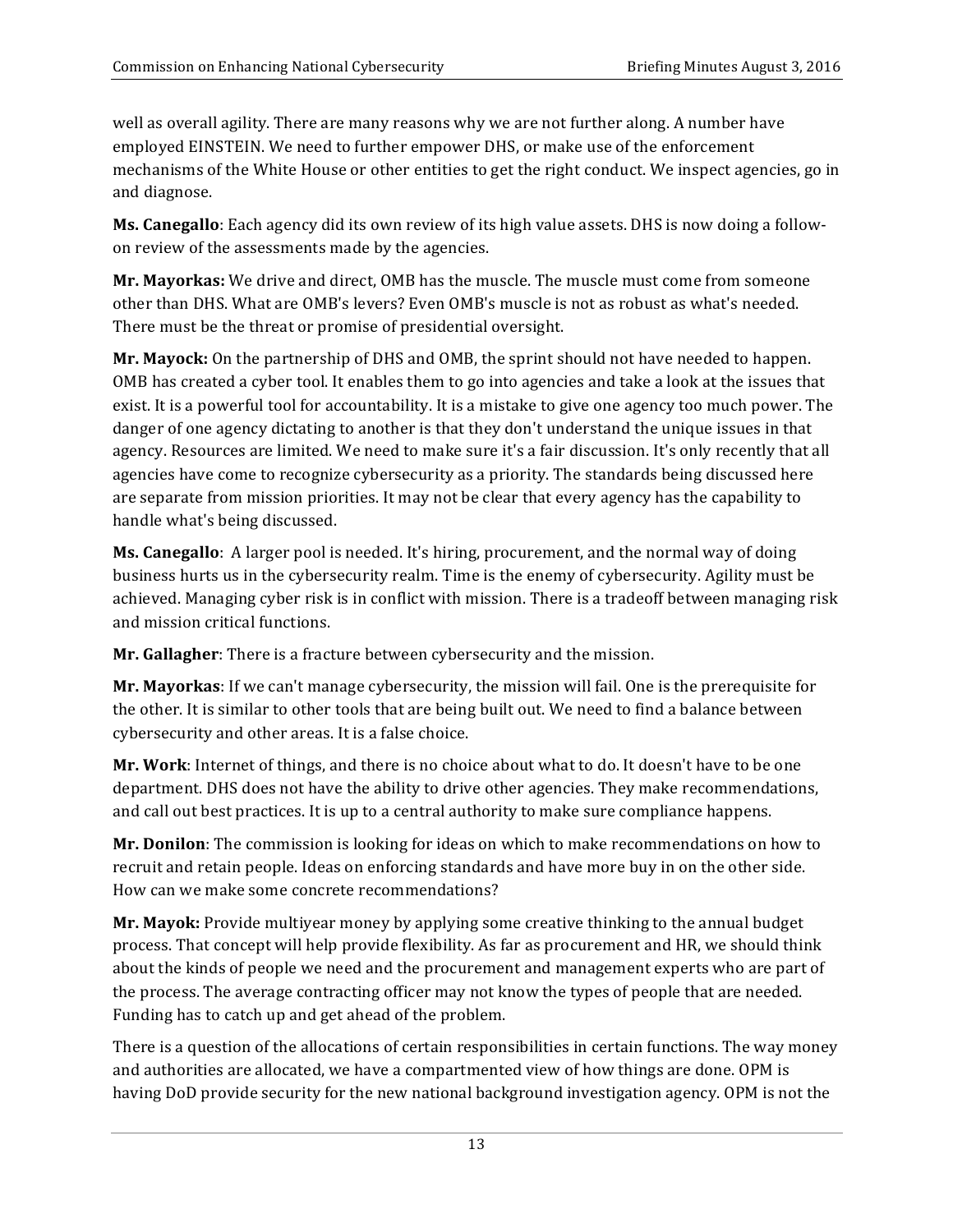best at protecting data, DoD has the real capability. Can we enable OPM to really focus on its mission, instead of dealing with security? If it's done right agencies can focus more on their primary missions.

**Mr. Mayorkas:** There is not necessarily one agency doing the work. It is important everyone applies the same standards. Updated and current infrastructure is cybersecurity. It is focused on choices in technology buying. We will still make choices every year on buying. There are other places for the commission to help with the discussion. There has been a shift in perspective in assisting other agencies.

**Mr. Lee**: I'm wondering about the language relating to enforcement. It seems it has been important to talk in terms of reward, and not just enforcement. Has thought been given to changing how we incentivize change in cyber?

**Mr. Work**: I'm not comfortable with balance between enforcement and reward. There must be positive incentives. We have been trying to emphasize the importance because there really can be serious consequences.

 **GSA**: Our work building tools is based on needs identified in other agencies.

**Mr. Work:** If we could agree on some number of metrics to be measured across the government, we can then work for an automated system that reports the data. We might also consider that we all have common business operations. If we went to common business operations, we might get there faster. Every department will start from a different place,

 **Mr. Alexander**: In working on roles and responsibilities, how can the commission help in executing those responsibilities if we were attacked, what can the commission do?

**Mr. Mayorkas**: If the nation is attacked, the Presidential Policy Directive (PPD) just signed by the President applies. 

**Mr. Alexander**: We have had other panelists that have asked what happens before attacks, what is it now that DOJ, DHS, and the White House, do to prevent these attacks and how can the commission assist?

 **Mr. Mayorkas:** We are talking today to protect the .gov domain and about developing tools to close the gaps that exist and focusing on the standards right now.

**Mr. Donilon:** Where are we in these key areas that are discussed today, and can information sharing help with industry?

**Mr. Alexander**: It goes back to the 2012 attacks on the financial sector. There is now legislation that allows sharing. What is the action if it is a nation-state that attacks the private sector?

**Mr. Mayorkas**: It is a million dollar question. We have a cyber incident response plan draft to be published in September, that outlines what the planning and preparation will be from a prevention perspective. We hope to deliver a revised draft to the president in December.

There is the idea of creating a weather map for cyberspace. Once that picture exists, how do we get ahead of what we are seeing? One of the things we are doing is identifying Section Nine companies that are most vulnerable to a cyber-attack. Then, we get the information out in time for companies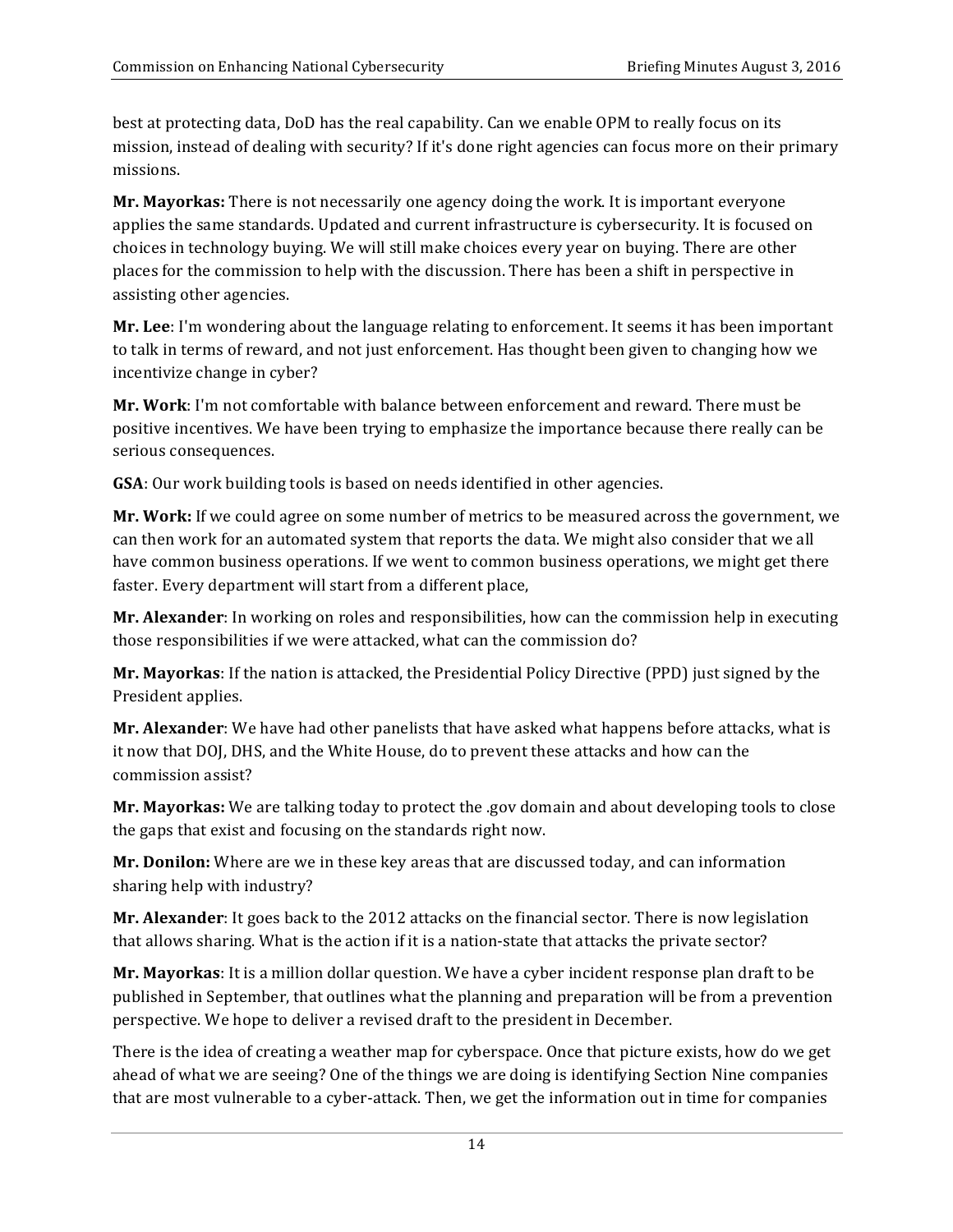to protect themselves. Disintermediation removes government away from coming face to face with adversaries in cyberspace. We will need new models on how to operate with the private sector. We have the right building blocks, now we need to finish.

Mr. Alexander: The U.S. should lead the effort, or someone in NATO will. Industries are looking to the government for protection. What they really want is to have attacks stopped. The real question is, how do we help? There is an evolutionary approach to cybersecurity. We want to make sure the commission has the resources it needs.

**Mr. Gallagher**: Looking at protection, we all agree we would protect the .gov. domain. If government assets are stored in a private cloud, who protects that? Is it the government, or critical infrastructure? It needs more thought.

Mr. Mayorkas: I would like to consider General Alexander's question further. As more and more of our functions move into the cloud, we may need to consider the cloud as critical. We may not know answers to these questions. Some European countries are trying different things. We have been trying different exercises, including against financial sectors. We have tried to have those conversations. There are misunderstandings on both sides about what would be done. We are still in the beginning parts of the process.

We can do what DoD is doing, cyber storm exercises. People will question what the government is prepared for. It might be a way to discuss who does what. In some way, the commission must help get it right. The commission can bring external insight.

Ms. Canegallo: Are there other issues we haven't discussed?

**Mr. Chabinsky**: Following FISMA reform, DHS was that agency. There seems to be disagreement about that today. Is there room for a process that allows for variance from binding operational directives? Is it the commission's role to recommend the authority for the agencies to say they need a variance and appeal to higher authority? It might help things get done, and not take years doing it.

 **Mr. Donilon**: We did not get to talk about R&D. Is cyber recommended in the R&D plan?

**Ms. Canegallo:** Is it represented, yes. As to whether it is represented enough, probably not.

 **Mr. Donilon**: What are the range of ideas on the workforce issues range and flexibility to make a single set of recommendations?

 **Ms. Canegallo**: Could you provide your report on constraints?

**Mr. Donilon**: I would like more information on procurement, when thinking about getting technology timeframes. Regarding the budget on modernization, and regarding a basic principle in terms of long-term investment in cybersecurity, is there a grantee program that would come in with a proposal? Is there a way to give more flexibility and multi-year investments? From a government contracting perspective, from other civilian services, they are not allowed to give this information to DHS, which sounds like a missed opportunity.

What about being flexible and agile with vendors that are in a standardized group, so agencies don't feel locked in to contract and vendor if they want to change out technologies. More research is needed into utilizing and not feeling locked into a vender.